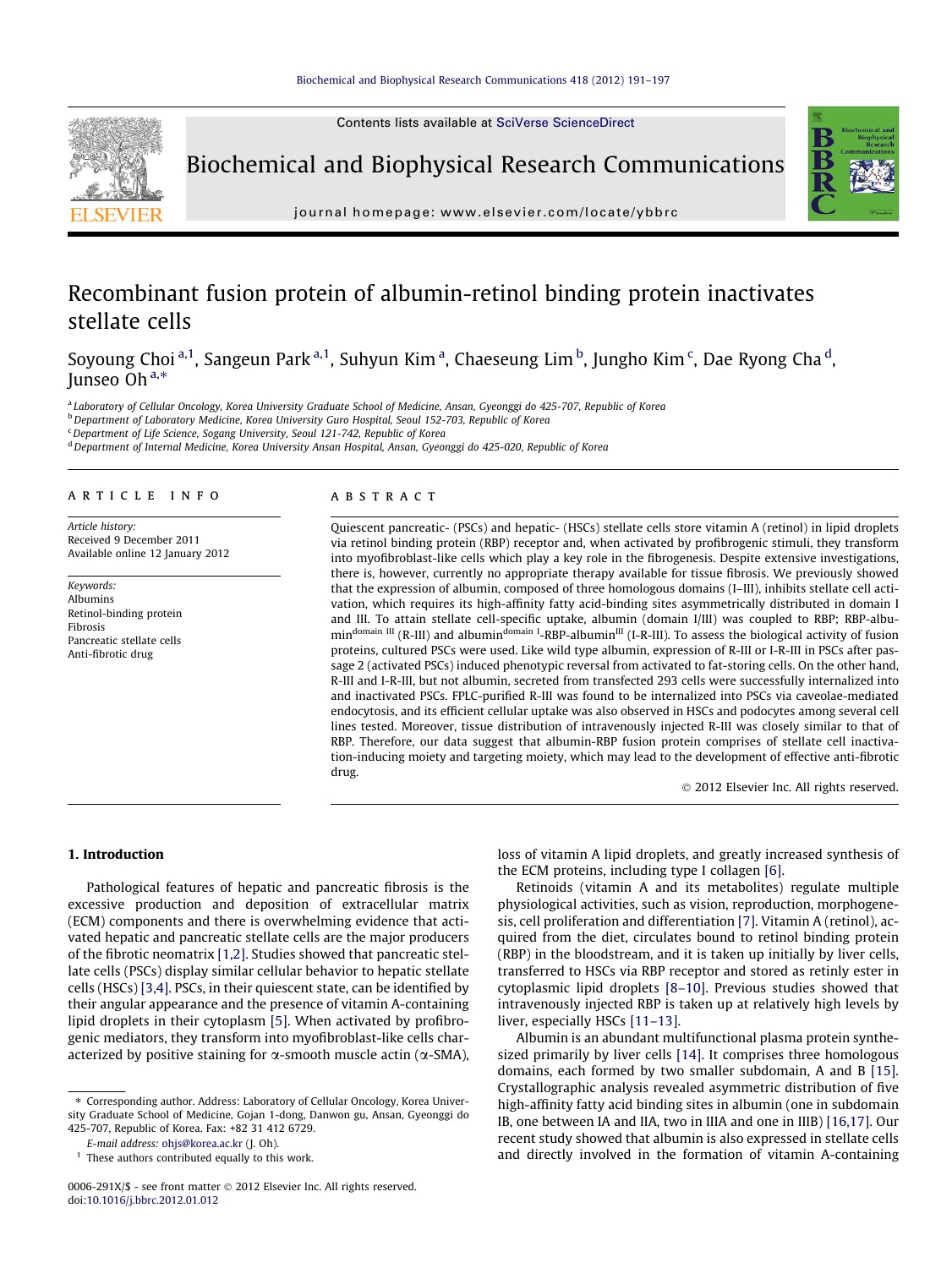lipid droplets, thereby inactivating stellate cells [\[18,19\]](#page-6-0). In this study, we designed novel recombinant albumin-RBP fusion proteins and explored their biological activity. They were found to be internalized into stellate cells in a relatively selective manner and inactivated them.

## 2. Materials and methods

## 2.1. Materials

Fetal bovine serum and Dulbecco's modified Eagle's medium (DMEM) were purchased from Gibco (Grand Island, NY). Male Sprague–Dawley rats and BALB/c mice of 6–8 weeks of age were purchased from Orient Charles River Korea, Seoul, Korea). All animals were maintained under temperature-, humidity-, and lightcontrolled conditions. Animal experiments were approved by the appropriate institutional committee and complied with the Guide for the Care and Use of Laboratory Animals.

### 2.2. Pancreatic stellate cells (PSCs) isolation and culture

Rat PSCs were isolated as described previously [\[6\]](#page-6-0). Briefly, the pancreas was finely minced, placed in a solution of Hank's buffered salt solution with 0.05% collagenase, 0.02% pronase and 0.1% DNase, and shaken for 20 min at 37  $\degree$ C. After filtration through 150 µm mesh, cells were centrifuged on a 13.2% Nycodenz gradient at 1400g for 20 min. PSCs were collected from the band just above the interface of the Nycodenz solution and the aqueous layer, suspended in DMEM supplemented with 10% fetal bovine serum, and plated on non-coated plastic dishes. After reaching confluence in the primary culture, serial passages were obtained always applying a 1:3 split.

## 2.3. Construction of expression vector for albumin-RBP fusion proteins

Total RNA was isolated from rat liver tissue using an RNeasy kit (Qiagen, Valencia, CA) and reverse-transcribed into cDNA using GeneAmp RNA PCR (Applied Biosystems, Foster city, CA). The entire open reading frame (ORF) of albumin or RBP was amplified by polymerase chain reaction (PCR) with the designed primers and inserted into a pBluescript vector. Expression plasmid encoding R-III was constructed as follows. The DNA fragments encoding RBP (1–585) and albumin (domain III: 1216–1827) were amplified from the pBluescript-RBP and pBluescript-albumin by PCR with a sense primer (5' GCGGAATTCC ACCATGGAGT GGGTGTGGGC 3' and 5' GGGCTCGAGGAAGAACCTAAGAACTTG 3') and an antisense primer (5' CCCCTCGAGT CTGCTTTGAC AGTAACC 3' and 5' GGCTCT-AGAT TAATGATGAT GATGATGATG GGCTAAGGCT TCTTTGCT 3′), respectively. The His-tag sequence was included in the antisense primer for albumin domain III. The PCR products were double digested with EcoRI/XhoI and XhoI/XbaI, respectively, and DNA fragments purified by agarose gel electrophoresis were ligated together. The resulting DNA fragment R-III was then inserted into the expression vector pcDNA3.1+ at EcoRI and XbaI site to yield pcDNA3.1-R-III. Expression plasmid encoding I-R-III was constructed as follows. The DNA fragments encoding albumin (domain I:  $1-666$ ) and RBP (55–585) were amplified with a sense primer (5<sup> $\prime$ </sup>) GGGGTACCCC ACCATGAAGT GGGTAACCTT TC 3' and 5' GGGCA-ATTGG AGCGCGACTG CAGGGTG 3') and an antisense primer (5' CCCCAATTGC ATCCTCTGAC GGACAGC 3' and 5' CCCCTCGAGT CTGCTTTGAC AGTAACC 3'), respectively. The PCR products were double digested with KpnI/MFeI and MfeI/XhoI, respectively, ligated together, and cloned into KpnI/XhoI-cut pBluescript vector to yield pBluescript-I-R. The DNA fragment I-R was then ligated with the DNA fragment encoding albumin (domain III: 1216–

1827) and inserted into pcDNA3.1+ vector at KpnI and XbaI site to yield pcDNA3.1-I-R-III. In pcDNA3.1-R-III and -I-R-III, the albumin-RBP coding region was located immediately upstream of 6-histidine tag coding sequence and stop codon in the same reading frame. The expression plasmids encoding mouse R-III were constructed in the same manner as rat R-III. Primers used for PCR are as follows: RBP (1-585) (sense) 5' GCGGAATTCC ACCATGGAGT GGGTGTGGGC 3' and (antisense) 5' CCCCTCGAGC CTGCTTTGAC AGTAACC 3'; albumin (domain III: 1216–1827) (sense) 5' GGGCTC-GAGG AAGAGCCTAA GAACTTG 3' and (antisense) 5' GGCTCTAGAT TAATGATGAT GATGATGATG GGCTAAGGTG TCTTTGCA 3'. All constructs were then sequenced to confirm the albumin-RBP coding region by using an automatic sequencer.

## 2.4. Purification of (His)6-tagged R-III fusion protein

293 cells were stably transfected with the expression vector for mouse R-III and the high-expressing, clonal cell lines were selected by assessing levels of secreted R-III by Western blotting. For the purification of R-III, conditioned medium was prepared from transfected 293 cells grown in serum-free medium for 4 days, fractionated with ammonium sulfate (55%), and then subject to His Trap affinity column. The sample was further purified by Resource Q. Purified protein was dialyzed against deionized water, freezedried, and dissolved in saline solution. The purity of R-III is >95%, as determined by SDS–PAGE and protein staining.

## 2.5. Transfection

Activated PSCs (after passage 2) were transiently transfected using Lipofectamine 2000 (Invitrogen, Carlsbad, CA) and subject to analysis after 24 h.

## 2.6. Western blot analysis

Cells were rinsed in ice-cold phosphate-buffered saline (PBS) twice and harvested by scraping in the lysis buffer [\[20\]](#page-6-0). Equivalent amounts of protein were separated by sodium dodecyl sulfate– polyacrylamide gel electrophoresis (SDS–PAGE), followed by immunoblot detection using the primary antibody. Primary antibodies were as follows: albumin (Santa Cruz, Santa Cruz, CA), His-tag (AB frontier, Seoul, Korea), a-SMA (Sigma, St. Louis, MO), a-tubulin (Cell signaling, Beverly, MA), and type I collagen (Calbiochem, San Diego, CA).

#### 2.7. Immunofluorescence

PSCs were plated onto glass coverslips coated with gelatin. After the treatment, cells were fixed in paraformaldehyde and incubated with anti-albumin antibody (Santa Cruz #sc-58698) overnight at  $4^{\circ}$ C in a moist chamber, followed by FITC-conjugated goat antimouse IgG (Santa Cruz #sc-2010). Cells were washed with PBS and mounted onto slides. Stained cells were visualized on a Zeiss AXIO Imager M1 microscopy.

# 2.8. Oil red O staining

PSCs were stained with Oil red O to visualize lipid droplets, essentially as described by Koopman et al. [\[21\]](#page-6-0). Oil red O were diluted in triethyl phosphate instead of isopropanol.

## 2.9. Statistical analysis

Results are expressed as mean ± standard deviation (SD). Paired statistical analysis was done using T-tests. Comparisons were considered significant at  $p < 0.05$  and p values were two tailed.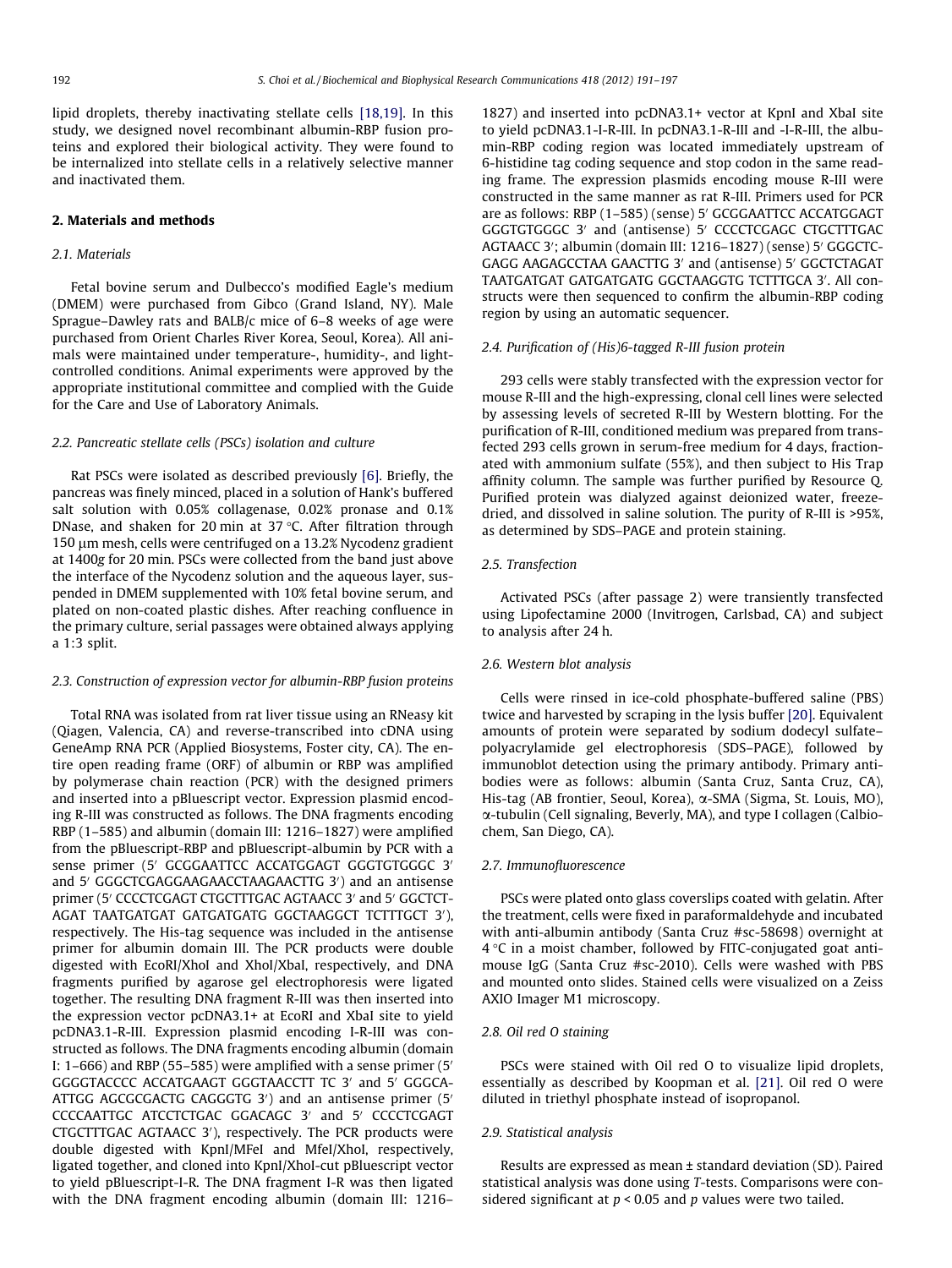# <span id="page-2-0"></span>3. Results

## 3.1. Construction of recombinant albumin-RBP fusion proteins

It was previously reported that the expression of albumin inhibits stellate cell activation, which requires its high-affinity fatty acidbinding sites [\[18\],](#page-6-0) and that RBP is internalized into stellate cells via receptor-mediated endocytosis [\[9,12,13\].](#page-6-0) For the specific targeting of albumin protein to stellate cells, we sought to design novel recombinant fusion proteins combining albumin (domain I/III, in which its high-affinity fatty acid binding sites are found [\[16,17\]\)](#page-6-0) and RBP;  $RBP^{1-195a.a}$ -albumin<sup>406–608a.a.(domain III)</sup>  $(R-III)$  and albu-<br>min<sup>1–222</sup>(domain I) pRD<sup>19–195</sup> albumin<sup>406–608</sup>(domain III) (LP III)  $min^{-1-222(domain - 1)}-RBP^{19-195}-albumin^{406-608(domain - 11)}$  (I-R-III) (Fig. 1A). Each protein part was connected to one another via restriction site linker, and polyhistidine tag was placed on C-terminus of the fusion proteins. We constructed expression plasmids for the fusion proteins (Fig. 1A) and assessed their biological activity in cultured pancreatic stellate cells (PSCs). Among the variants with different C-terminal ends of RBP, fusion proteins with RBP<sup>-195a.a.</sup> were found reproducibly expressed at relatively high levels (data not shown).

# 3.2. Expression of albumin-RBP fusion protein inactivates PSCs

PSCs were isolated from rat pancreas and activated by culture on uncoated plastic. PSC activation is directly correlated with the duration in *in vivo* culture and the expression of  $\alpha$ -SMA, a marker for the activated PSC phenotype [\[22\]](#page-6-0). PSCs after passage 2 (PSCs-P2; activated PSCs) were transiently transfected with either empty vector or expression plasmids for His-tagged albumin, R-III or I-R-III, and cell lysates were analyzed by Western blot analysis. Anti-His tag antibody detected expression of albumin, R-III, and I-R-III at the expected size of  $\sim$  66, 45 and 68 kDa, respectively (Fig. 1B). When grown in standard culture condition, control PSCs-P2 had an elongate fibroblastoid morphology and small, tiny dots could be observed in the perinuclear area ([Fig. 2A](#page-3-0)). On the other hand, expression of R-III or I-R-III, like wild type albumin [\[18\]](#page-6-0), led to the formation of autofluorescent lipid droplets and induced phenotypic reversal from the myofibroblast to the fat-storing cells with a more regular polygonal shape ([Fig. 2B](#page-3-0)–D). Such a phenotypic change was accompanied with a decrease in levels of  $\alpha$ -SMA and type I collagen (Fig. 1B), suggesting that expression of albumin domain III alone is sufficient to induce stellate cell inactivation. To investigate the cellular distribution of His-tagged fusion protein expressed in PSCs, we performed immunofluorescence using several commercially available anti-His tag antibodies but failed to detect positive staining for some unknown reason. It is interesting to note that albumin levels are increased not only in albumintransfected, but also in R-III- or I-R-III-transfected cells (Figs. 1B and [2B](#page-3-0)–D). Such an increase in albumin levels was reproducibly observed in quiescent and inactivated PSCs [\[18,19\]](#page-6-0), suggesting that albumin can be used as a reliable marker for the activation status of stellate cells.



Fig. 1. Construction of recombinant albumin-RBP fusion proteins. (A) Schematic diagram of albumin-RBP fusion proteins, R-III and I-R-III, compared to albumin and RBP. Note that albumin, R-III and I-R-III protein products are histidine tagged at the C-terminal end. (B) PSCs after passage 2 were transiently transfected with either empty vector (control) or expression plasmids for His-tagged albumin, R-III or I-R-III, and cell lysates were analyzed by Western blotting. The Western blots are representative of three independent experiments from separate cell preparations. a-tubulin serves as loading control.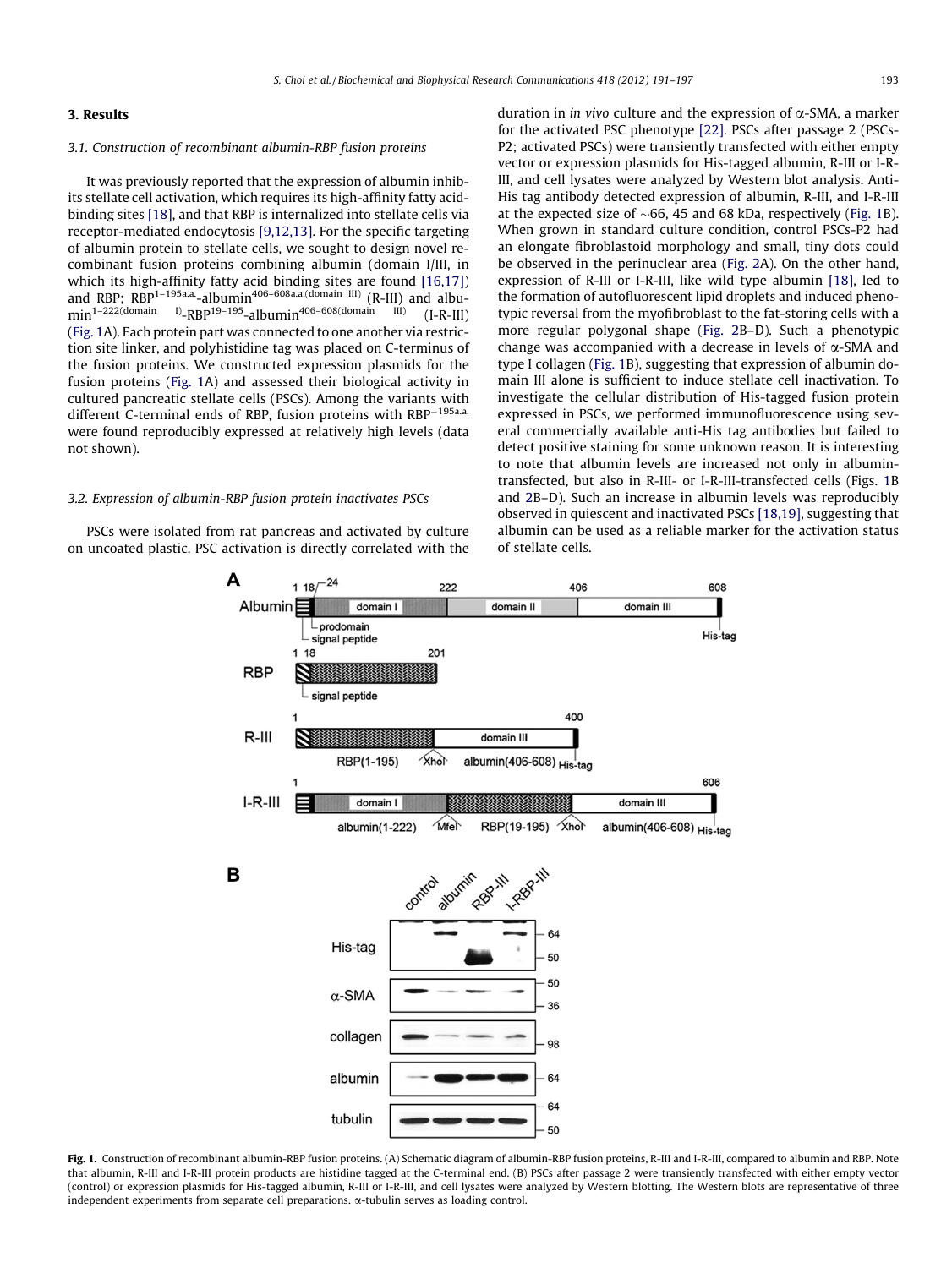<span id="page-3-0"></span>

Fig. 2. Expression of albumin-RBP fusion protein in activated PSCs leads to reappearance of fat droplets. (A-D) PSCs after passage 2 were transiently transfected with either empty vector (A) or expression plasmids for albumin (B), R-III (C) or I-R-III (D) and examined for phenotypic changes. Phase contrast images (upper left), autofluorescence images (upper right), immunofluorescence images using anti-albumin antibody (lower left), and differential interference contrast images (DIC) of oil red O staining (lower right) are shown for the transient transfectants. Scale bar =  $10 \mu m$ .

## 3.3. Albumin-RBP fusion proteins are internalized into PSCs

To determine whether RBP moiety facilitates cellular uptake of the fusion proteins, PSCs-P2 were incubated with conditioned medium taken from His-tagged albumin-, R-III- or I-R-III-stably transfected 293 cells for 24 h and cell lysates analyzed by Western blotting using anti-His tag antibody. Our previous study showed that intracellular albumin levels are low in activated stellate cells, regardless of the presence of large amounts of serum albumin in the medium [\[18\].](#page-6-0) Albumin produced and secreted from transfected 293 cells was not incorporated into PSCs, but R-III and I-R-III were successfully internalized ([Fig. 3A](#page-4-0)). Moreover, cellular uptake of R-III and I-R-III induced lipid droplet formation ([Fig. 3B](#page-4-0)). Such a phenotypic change was accompanied with a decrease in levels of a-SMA and type I collagen ([Fig. 3A](#page-4-0)). Thus, this finding suggests that RBP moiety allows the fusion protein to cross the membrane of PSCs. We then investigated the mechanisms of internalization of the fusion protein. To this end, we purified R-III by FPLC to a purity of >95%. R-III was chosen since it was produced and secreted into the culture medium of transfected 293 cells at higher levels as compared with I-R-III (data not shown). PSCs-P2 were pretreated with inhibitor of clathrin-mediated (chlorpromazine) or caveolae-mediated endocytosis (filipin), and further incubated with R-III for 1 h. Western blot analysis of treated cell lysates revealed that cellular uptake of R-III is significantly inhibited by filipin but unaffected by chlorpromazine ([Fig. 3](#page-4-0)C). This finding agrees with the previous report that RBP is taken up by liver cells by caveolae-mediated endocytosis [\[23\].](#page-6-0)

## 3.4. RBP moiety mediates cell specific uptake of R-III

We then investigated the cell type specificity in the R-III uptake. For this experiment, different cell lines, including hepatic stellate cells (HSCs), Panc-1 pancreatic cells, HepG-2 hepatocellular cells, A549 lung epithelial cells, NIH3T3 cells, HT1080 fibrosarcoma cells, 293 embryonic kidney cells, HK2 renal proximal tubule cells, mouse mesangial cells (MMC) and podocytes, were incubated with R-III  $(0.15 \mu M)$  for 1 h and cell lysates analyzed by Western blotting. A significant level of cellular uptake of R-III was observed in HSCs and podocyte, and relatively little uptake also seen in NIH3T3, HK2 and MMC ([Fig. 4](#page-5-0)A and B). Next, we examined in vivo tissue distribution of R-III. BALB/c mice were injected every day with R-III (3 or 10  $\mu$ g) dissolved in 0.1 ml of saline solution through the tail vein for 7 days and liver lysates were analyzed by Western blotting. A distinct R-III protein band was seen in the injected mice and its density increased dose-dependently [\(Fig. 4](#page-5-0)C). When equivalent amounts of whole cell lysates obtained from different tissues were analyzed by Western blotting, we detected, in addition to a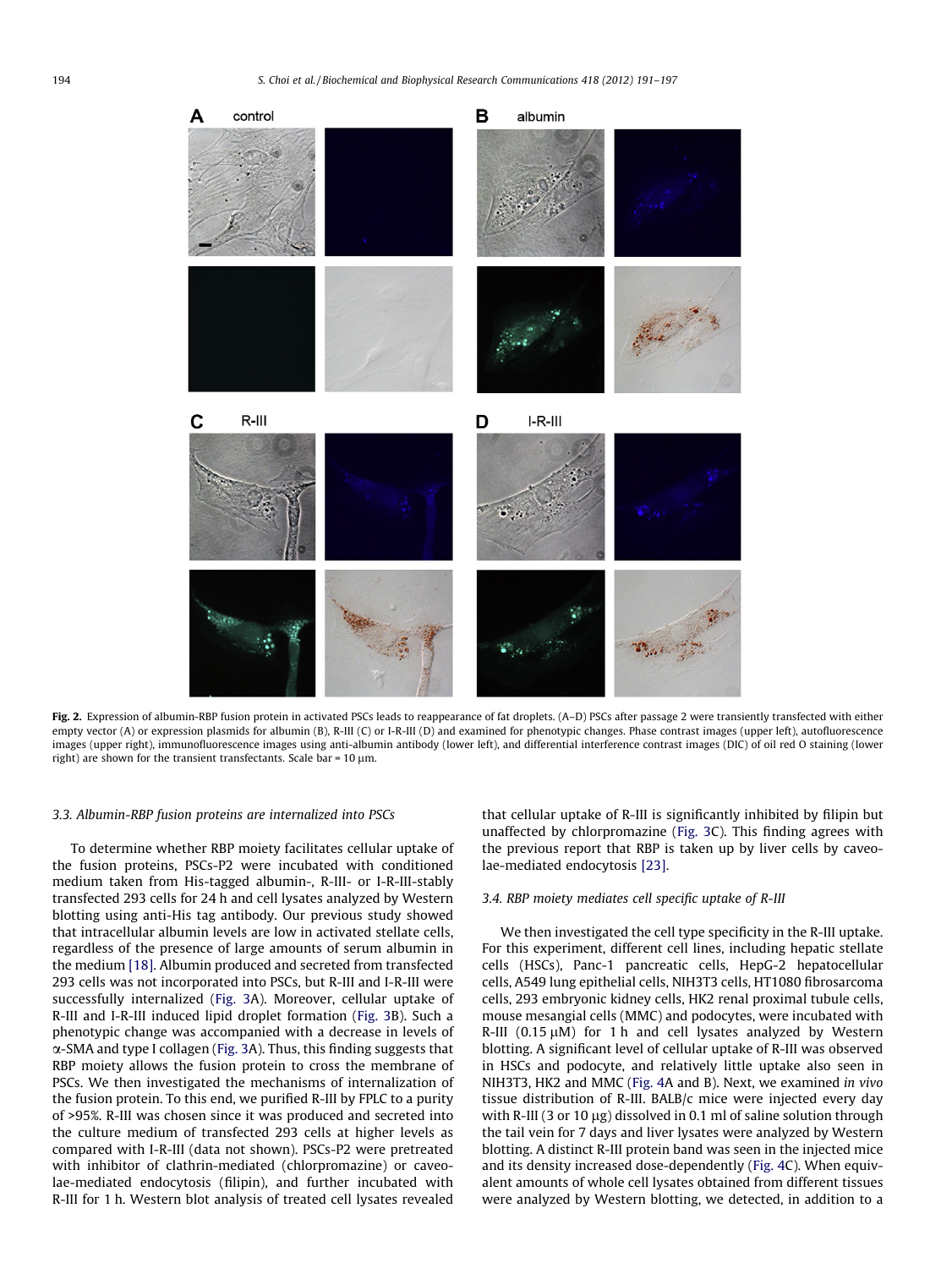<span id="page-4-0"></span>

Fig. 3. Albumin-RBP fusion proteins are internalized into PSCs. (A and B) PSCs after passage 2 were incubated with the conditioned medium taken from His-tagged albumin-, R-III- or I-R-III-stably transfected 293 cells for 24 h and subjected to Western blotting (A) and oil red O staining (B). (C) PSCs after passage 2 were pretreated with chlorpromazine (10 µg/ml) or filipin (5 mg/ml) in normal culture medium for 30 min, then further incubated with purified R-III (0.15 µM) for 1 h. Cells were washed three times with PBS and cell lysates analyzed by Western blotting.

strong R-III signal in liver lysates, weak signal also in brain, lung, spleen, pancreas, kidney and intestine ([Fig. 4](#page-5-0)D). This tissue distribution of R-III is closely similar to that of RBP [\[11\]](#page-6-0). Thus, our data suggest that R-III fusion protein comprises of stellate cell-inactivating moiety (albumin domain III) and -targeting moiety (RBP).

# 4. Discussion

Hepatic stellate cells (HSCs) play pivotal roles in both the regulation of retinoid homeostasis in the whole body and the development of liver fibrosis [\[24\]](#page-6-0). The retinoid-storing stellate cells are present in a number of tissues other than the liver, such as pancreas, kidney, spleen, intestine and lung [\[25\]](#page-6-0). They show the striking similarities in morphology and perivascular location, which suggests that activated stellate cells, may contribute to the myofibroblast cells seen in the fibrotic extrahepatic tissues. Studies have already shown that pancreatic stellate cells (PSCs) play a major role in pancreatic fibrosis [\[1\]](#page-5-0) and have been undertaken to investigate the origin of renal myofibroblasts in chronic kidney disease [\[26\].](#page-6-0)

Activated HSCs are considered an attractive target for antifibrotic therapy [\[27,28\].](#page-6-0) Treatments with aim of inactivating HSCs, downregulating proliferative, fibrogenic responses of HSCs, and promoting HSC apoptosis have been reported, but the efficacy of most treatment has not been proven in humans, due to the lack of cell specificity [\[29\].](#page-6-0) In this study, we designed novel recombinant albumin-RBP fusion proteins, R-III and I-R-III. Forced expression of fusion proteins in activated PSCs induces phenotypic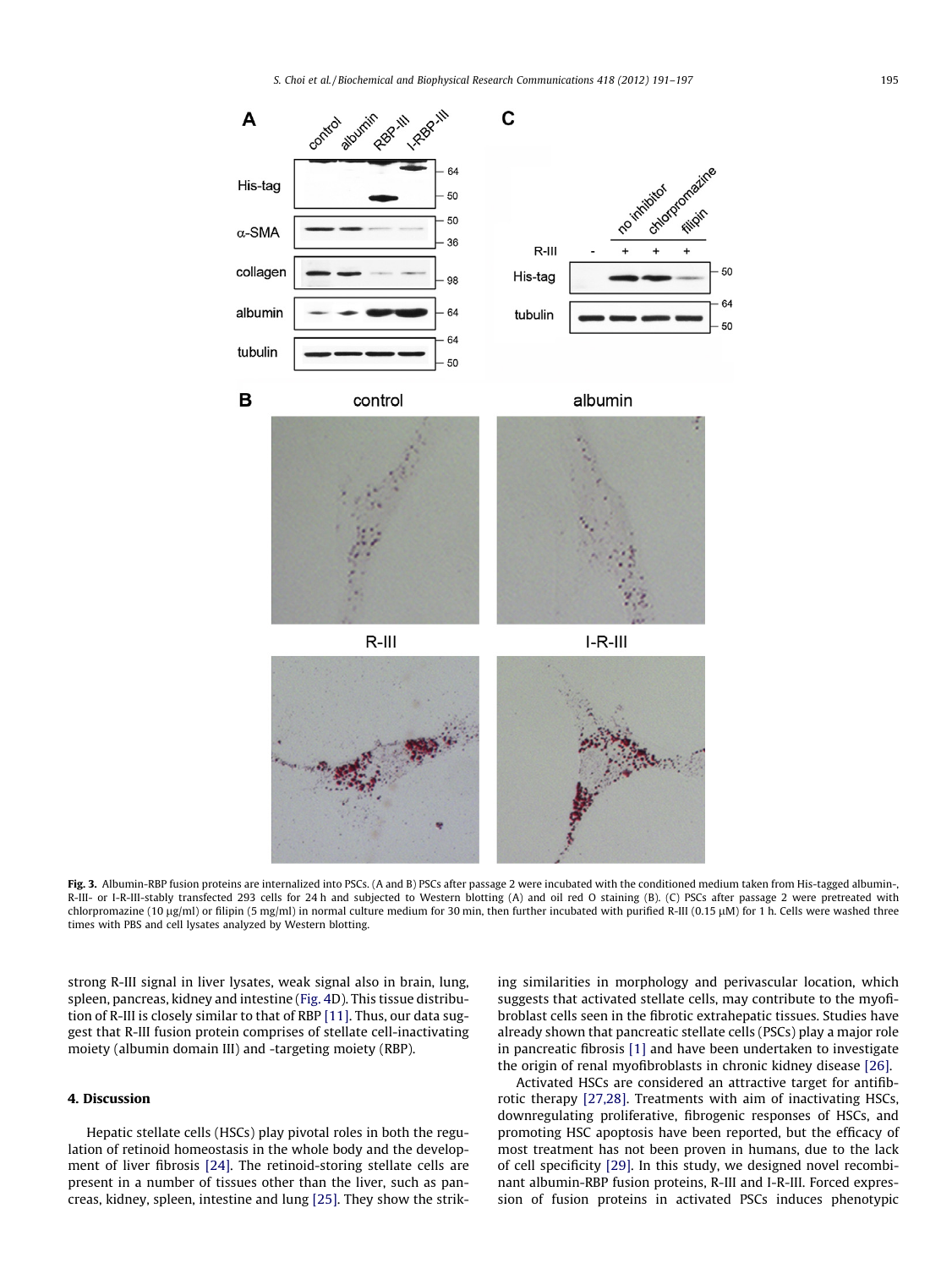<span id="page-5-0"></span>

Fig. 4. RBP moiety mediates cell specific uptake of R-III. (A and B) After 1 h incubation with R-III (0.15 µM), different cell lines, including activated HSCs, Panc-1, HepG-2, A549, NIH3T3, HT1080, 293 cells (A), HK2, MMC and podocytes (B), were washed three times with PBS and cell lysates analyzed by Western blotting. (C) BALB/c mice were intravenously injected with R-III (3 or 10 µg) or saline alone (control) daily for 7 days and liver lysates were analyzed by Western blotting. (D) Equivalent amounts of whole cell lysates obtained from different tissues were analyzed for His-tagged R-III by Western blotting.

reversal from activated to fat-storing cells, and fusion proteins expressed on transfected 293 cells were successfully internalized into PSCs. Furthermore, tissue distribution of intravenously injected R-III is closely similar to that of RBP [\[11,12\].](#page-6-0) These findings suggest that albumin domain III, like full-length albumin, is also capable of inactivating stellate cells and that RBP moiety allows the fusion protein to cross the membrane of stellate cells. Further studies are required to determine the cellular distribution of intravenously injected R-III in tissues such as liver, pancreas and kidney, and to evaluate its anti-fibrotic potential using established animal models of fibrosis for each tissue.

Besides PSCs and HSCs, R-III was found to be internalized into podocytes, less efficiently in NIH3T3, HK2 and MMC. This finding is intriguing since the resident fibroblast is known to be a potential cellular source of myofibroblasts [2,30] and the role of each renal cell type in the development of renal fibrosis has been unraveling [\[26,30\].](#page-6-0) It is necessary to examine how R-III affects cellular behavior in these cell lines.

For the development of effective anti-fibrotic therapies, it is important to understand mechanisms for the activation of stellate cells, but it is not yet fully understood. Based upon previous reports, it is plausible to assume that the collapse of lipid droplets invariably observed during stellate cell activation may release profibrogenic molecules, possibly retinly ester and the resulting metabolites, and that albumin may retrieve them by inducing lipid droplet formation [\[18,31\],](#page-6-0) thereby inactivating stellate cells. Involvement of albumin in the formation of cytoplasmic lipid droplets was demonstrated not only in stellate cells but also in 3T3-L1 adipocytes [\[31\]](#page-6-0). It is interesting to note that R-III- or I-R-III-mediated inactivation of PSCs is accompanied with an increase in albumin levels (Figs. [1B](#page-2-0) and [3](#page-4-0)A), supporting that albumin is important for acquisition of a quiescent phenotype in stellate cells [\[18\]](#page-6-0). Further study is needed to investigate the mechanism for the albuminmediated inactivation of stellate cells.

In summary, we introduced novel recombinant albumin-RBP fusion protein and demonstrated that it may be a good candidate for stellate cell-targeted, anti-fibrotic therapy by inducing stellate cell inactivation.

#### Acknowledgments

We thank Kyunghee Noh and Ah-Young Chung for technical assistance. This work was supported by the Korea Science and Engineering Foundation (KOSEF) grant funded by the Korea government (MOST) (No. 2009-0076453).

## References

- [1] M.V. Apte, J.S. Wilson, Mechanisms of pancreatic fibrosis, Dig. Dis. 22 (2004) 273–279.
- [2] S.L. Friedman, Hepatic stellate cells: protean, multifunctional and enigmatic cells of the liver, Physiol. Rev. 88 (2008) 125–172.
- [3] M. Buchholz, H.A. Kestler, K. Holzmann, V. Ellenrieder, W. Schneiderhan, M. Siech, G. Adler, M.G. Bachem, T.M. Gress, Transcriptome analysis of human hepatic and pancreatic stellate cells: organ-specific variations of a common transcriptional phenotype, J. Mol. Med. (Berl.) 83 (2005) 795–805.
- [4] M. Erkan, N. Weis, Z. Pan, C. Schwager, T. Samkharadze, X. Jiang, U. Wirkner, N.A. Giese, W. Ansorge, J. Debus, P.E. Huber, H. Friess, A. Abdollahi, J. Kleeff,